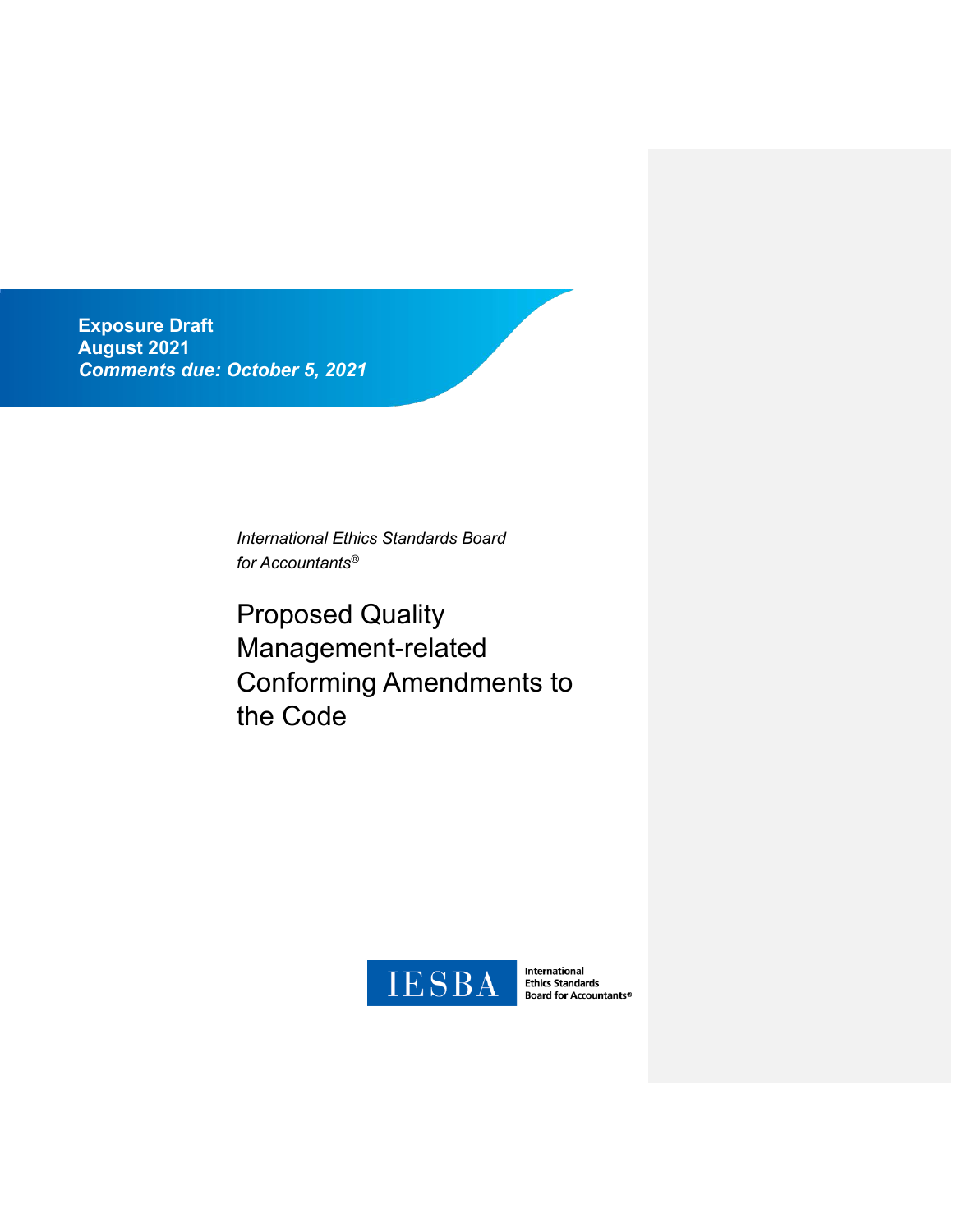

International **Ethics Standards Board for Accountants®** 

# **About the IESBA**

The [International Ethics Standards Board for Accountants](http://www.ethicsboard.org/)<sup>®</sup> (IESBA®) is an independent global standardsetting board. The IESBA's mission is to serve the public interest by setting ethics standards, including auditor independence requirements, which seek to raise the bar for ethical conduct and practice for all professional accountants through a robust, globally operable *[International Code of Ethics for Professional](https://www.ethicsboard.org/international-code-ethics-professional-accountants)  [Accountants \(including International Independence Standards\)](https://www.ethicsboard.org/international-code-ethics-professional-accountants)* (the Code).

The IESBA believes a single set of high-quality ethics standards enhances the quality and consistency of services provided by professional accountants, thus contributing to public trust and confidence in the accountancy profession. The IESBA sets its standards in the public interest with advice from the IESBA Consultative Advisory Group (CAG) and under the oversight of the Public Interest Oversight Board (PIOB).

The structures and processes that support the operations of the IESBA are facilitated by the International Federation of Accountants® (IFAC®).

Copyright © August 2021 by the International Federation of Accountants (IFAC). For copyright, trademark, and permissions information, please see [page 18.](#page-17-0)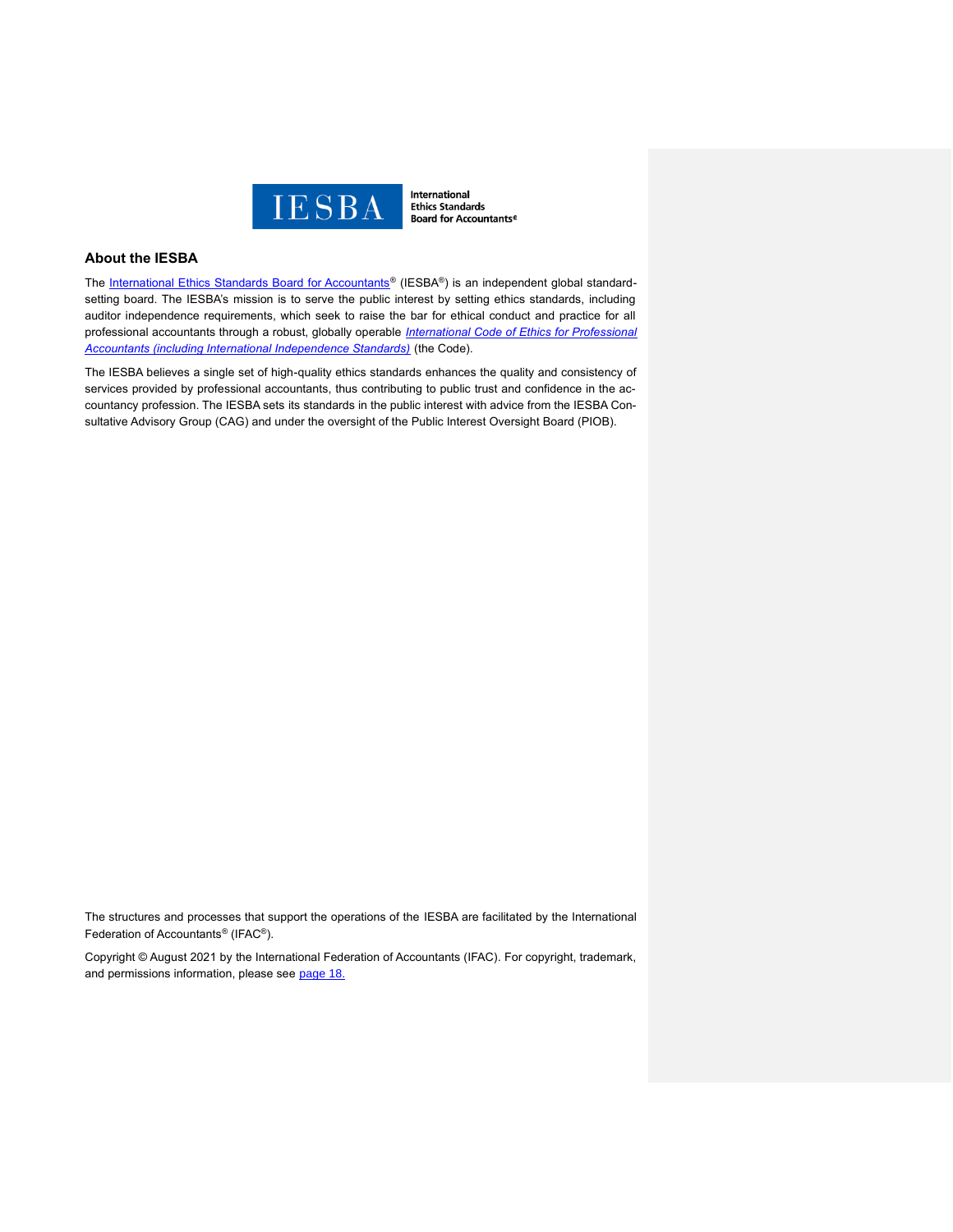# **REQUEST FOR COMMENTS**

This Exposure Draft, *[Proposed Quality Management-related Conforming Amendments to the Code](https://www.ethicsboard.org/publications/proposed-quality-management-related-conforming-amendments-code)*, was developed and approved by the IESBA.

The proposals in this Exposure Draft may be modified in light of comments received before being issued in the final pronouncement. Comments are requested by **October 5, 2021.**

Respondents are asked to submit their comments electronically through the IESBA website, using the ["Submit a Comment"](https://www.ethicsboard.org/exposure-draft/submit-comment?exposure-draft=290120) link. Please submit comments in both PDF and Word files. Also, please note that firsttime users must register to use this feature. All comments will be considered a matter of public record and will ultimately be posted on the website. Although the IESBA prefers that comments are submitted via its website, comments can also be sent to Ken Siong, IESBA Senior Technical Director, at [KenSiong@ethicsboard.org.](mailto:KenSiong@ethicsboard.org)

This publication may be downloaded from the IESBA website: [www.ethicsboard.org.](http://www.ethicsboard.org/) The approved text is published in the English language.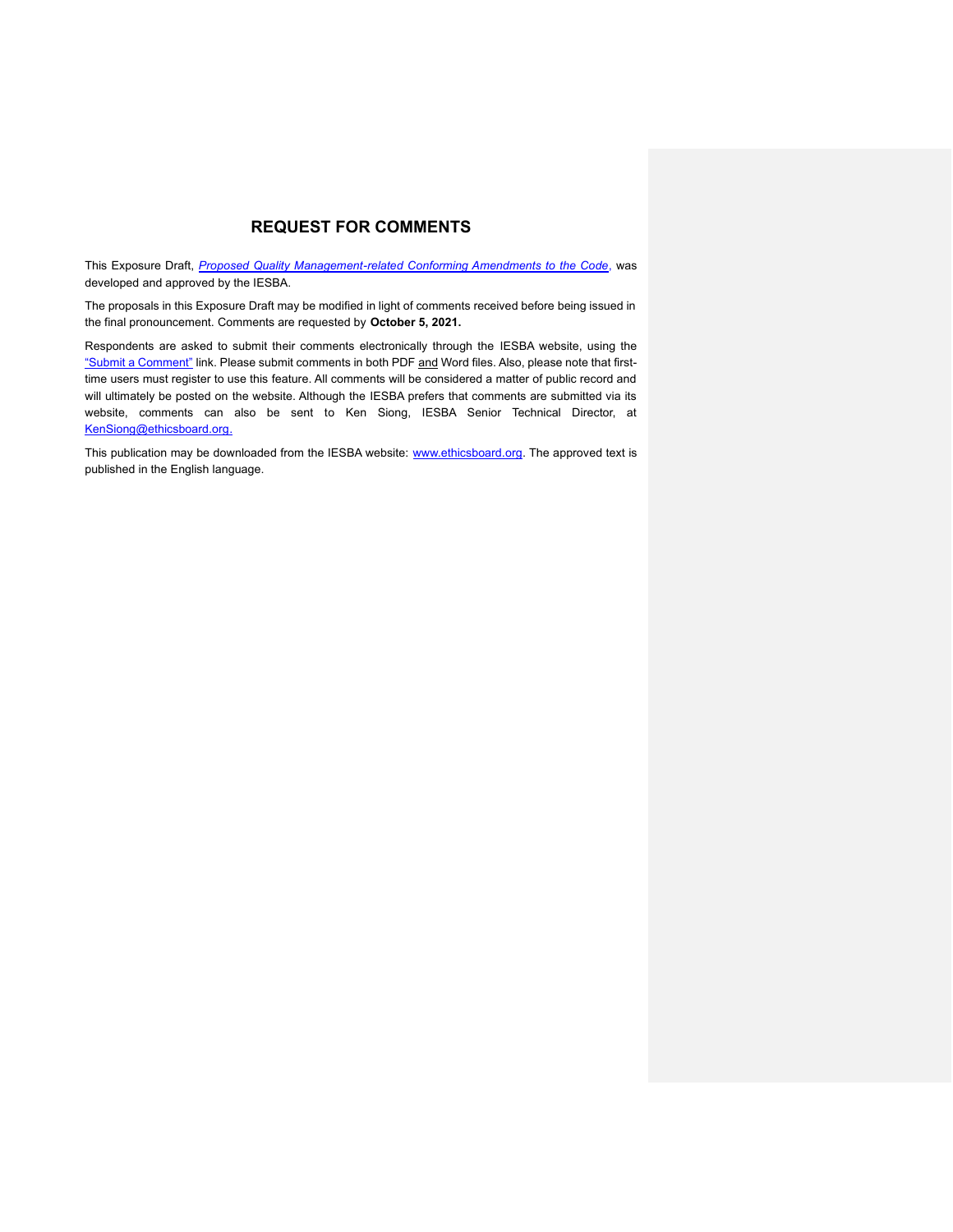# PROPOSED QUALITY MANAGEMENT-RELATED CONFORMING **AMENDMENTS TO THE CODE**

**CONTENTS** 

|    | Page |
|----|------|
|    |      |
| L. |      |
|    |      |
|    |      |
|    |      |
|    |      |
|    |      |
|    |      |

 $\overline{4}$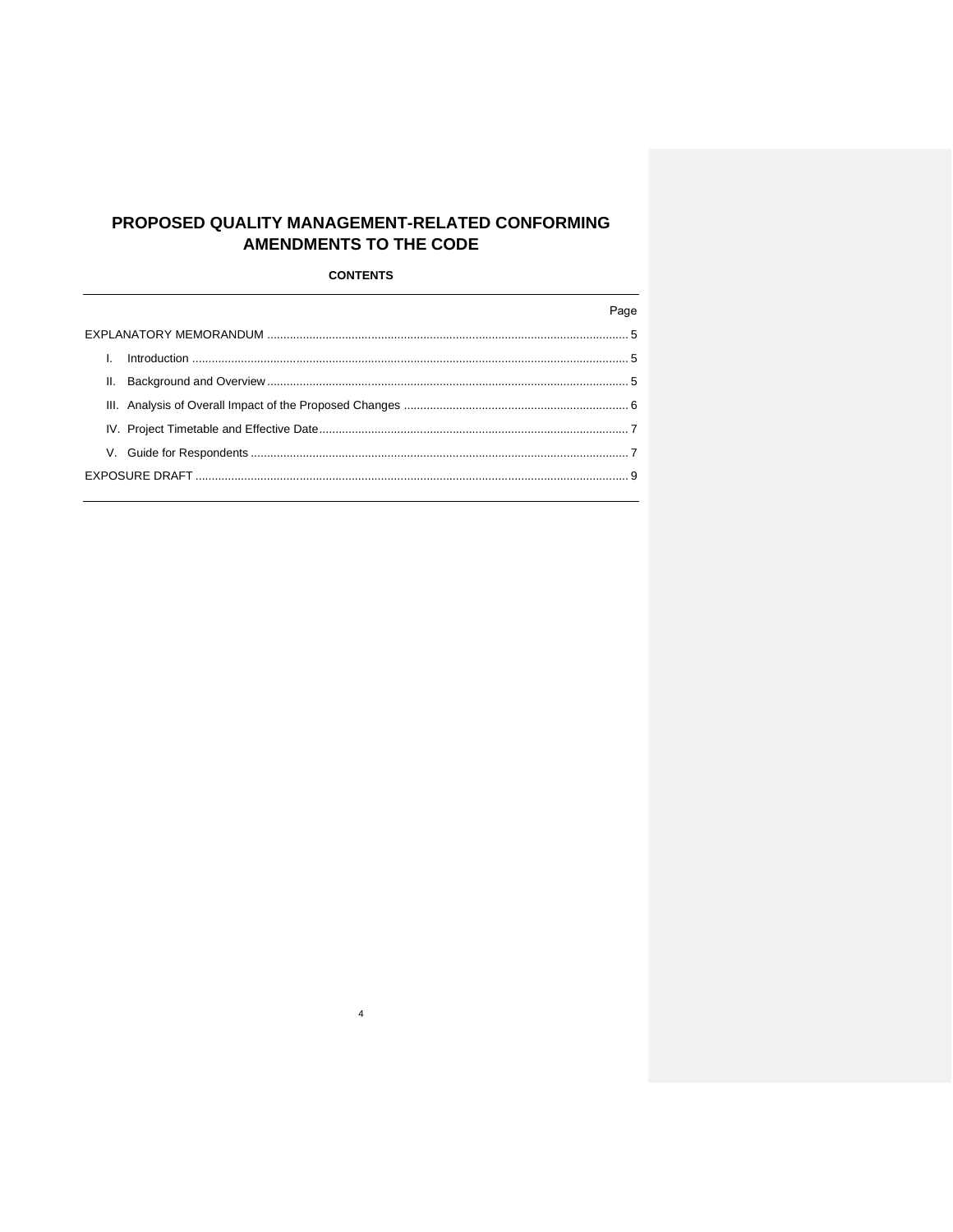## <span id="page-4-1"></span><span id="page-4-0"></span>**I. Introduction**

- <span id="page-4-2"></span>1. This memorandum provides background to, and an explanation of, the proposed conforming amendments to the Code arising from the finalization of the International Auditing and Assurance Standards Board's (IAASB) Quality Management Standards.
- 2. The IESBA approved these proposed changes for exposure at its June 2021 meeting.

## **II. Background and Overview**

### **A. IAASB Quality Management Standards**

- 3. The IAASB issued its suite of quality management standards in December 2020. This suite of standards comprises:
	- [International Standard on Quality Management \(ISQM\) 1,](https://www.iaasb.org/publications/international-standard-quality-management-isqm-1-quality-management-firms-perform-audits-or-reviews) *Quality Management for Firms that Perform Audits or Reviews of Financial Statements, or Other Assurance or Related Services Engagements;*
	- [ISQM 2,](https://www.iaasb.org/publications/international-standard-quality-management-isqm-2-enhancing-quality-reviews) *Engagement Quality Reviews;* and
	- [International Standard on Auditing \(ISA\) 220 \(Revised\),](https://www.iaasb.org/publications/international-standard-auditing-220-revised-quality-management-audit-financial-statements) *Quality Management for an Audit of Financial Statements.*
- 4. As a result of the finalization of those standards, the IESBA considers it is necessary to make certain conforming amendments to the Code because the Code refers to ISQC 1,<sup>1</sup> which ISQM 1 replaces, as well as concepts and terminology in ISQC 1. In addition, the *[Revisions to the Code Addressing](https://www.ethicsboard.org/publications/final-pronouncement-objectivity-engagement-quality-reviewer-and-other-appropriate-reviewers)  [the Objectivity of an Engagement Quality Reviewer and Other Appropriate Reviewers](https://www.ethicsboard.org/publications/final-pronouncement-objectivity-engagement-quality-reviewer-and-other-appropriate-reviewers)* (EQR revisions), issued in January 2021, also refer to concepts and terminology in ISQM 2 which will need to be reflected in the Glossary to the Code.
- 5. Consequential and conforming changes to the Code as a result of the finalization of ISA 220 (Revised), including changes to the definitions of the terms "engagement team" and "audit team," are being addressed in the **Engagement Team - Group Audits Independence project**.

### **B. Project Objective, Focus and Scope**

- 6. The objective of this project is to develop conforming amendments to the Code so that the Code is aligned and interoperable with ISQM 1 and ISQM 2.
- 7. The project is focused on relevant provisions in Parts  $1,2,3,3$  4A4 and 4B<sup>5</sup> of the Code that refer to ISQM 1 or ISQM 2, or terms and concepts used or defined in those two quality management standards.

<sup>1</sup> International Standard on Quality Control (ISQC) 1, Q*uality Control for Firms that Perform Audits and Reviews of Financial Statements, and Other Assurance and Related Services Engagements*

Part 1 – Complying with the Code, Fundamental Principles and Conceptual Framework

<sup>3</sup> Part 3 – Professional Accountants in Public Practice

Part 4A – Independence for Audit and Review Engagements

Part 4B – Independence for Assurance Engagements Other than Audit and Review Engagements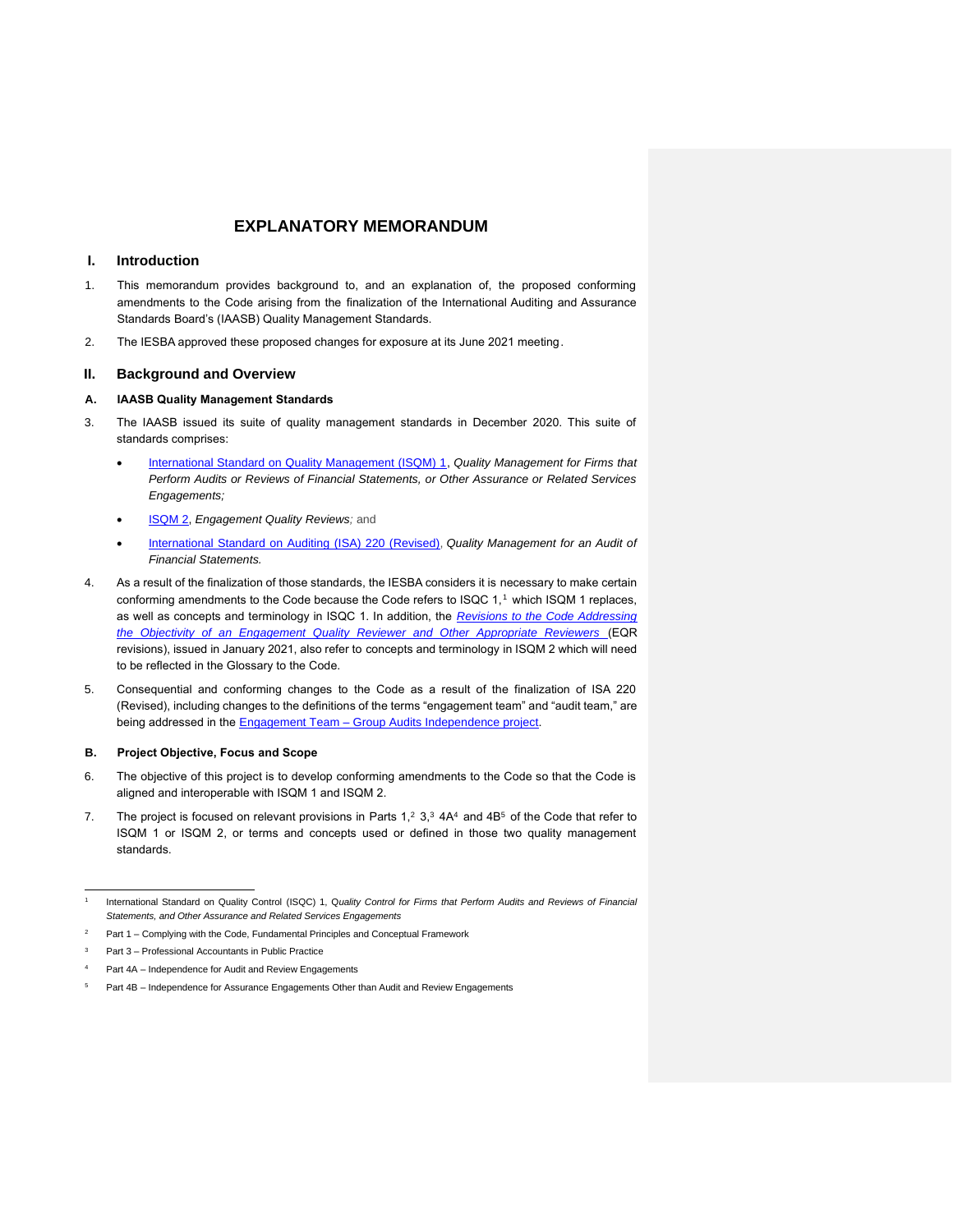- 8. The scope of the project is limited to addressing the development of conforming amendments to the Code as a result of the finalization of ISQM 1 and ISQM 2. The scope encompasses the recent revisions to the Code pertaining to Role and Mindset, and the Non-assurance Services and Feerelated provisions of the Code.
- 9. Substantive matters that go beyond strict conforming amendments and which might call for reconsideration of concepts and principles in the Code are outside the scope of this project. Such matters, however, might be considered as part of the IESBA's development of its future strategy and work plan.

#### **C. Coordination with IAASB**

- 10. Coordination between the IESBA and IAASB is integral to the achievement of the objectives of this project.
- 11. The two Boards' coordination activities have included close liaison with IAASB staff in the development of the proposals.

#### **D. Highlights of Proposals**

- 12. The ED includes those amendments that the IESBA has determined would be necessary to resolve actual or perceived inconsistencies between the Code and the changes made by the IAASB in finalizing ISQM 1 and ISQM 2. Explanations are provided in the margins of the ED for amendments that are otherwise not self-explanatory.
- 13. The proposed revisions set out in this ED, among other matters, consist of:
	- Proposed amendments to align with terminology used in ISQM 1 and ISQM 2. An example is the reference to a firm being required to "design, implement and operate" a quality management system in accordance with ISQM 1.
	- Proposed amendments to reflect revisions to certain concepts and principles in ISQM 1 and ISQM 2. An example is the removal of the concept of the firm obtaining reasonable assurance at the individual policies or procedures level. Under ISQM 1, reasonable assurance is derived from the system of quality management as a whole. This was one of the key changes noted in ISQM 1.
- 14. In coordinating the development of the proposed conforming amendments with the IAASB, certain matters were raised by IAASB staff that the IESBA considers to be substantive and therefore beyond the scope of conforming amendments. The IESBA has asked its Engagement Team – Group Audits Task Force to consider whether these substantive matters can be addressed within the scope of the Engagement Team – Group Audits Independence project. The IESBA will await the recommendations of its Engagement Team – Group Audits Task Force before determining the way forward with respect to those substantive matters.

#### <span id="page-5-0"></span>**III. Analysis of Overall Impact of the Proposed Changes**

15. The IESBA expects that there will be some necessary implementation costs at the national and firm levels, including translation, to adopt those conforming amendments into national ethics standards and to reflect them in firm policies or procedures. It is not anticipated that there will be further costs at the firm level beyond those that relate to the implementation of ISQM 1 and ISQM 2.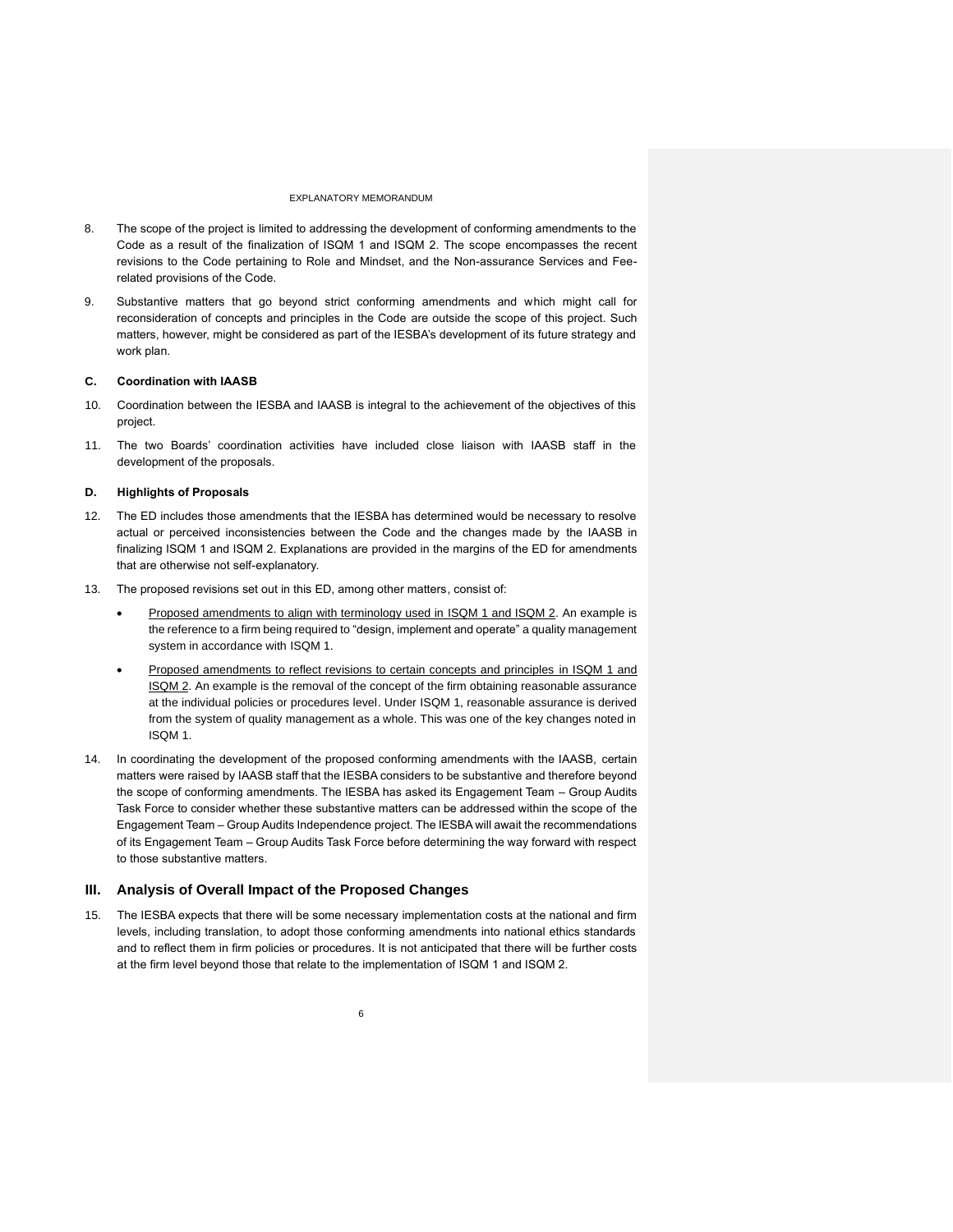16. There will be benefit to the public interest by ensuring that the provisions of the Code are fully aligned with ISQM 1 and ISQM 2, thereby supporting the consistency and interoperability of the Code with those IAASB standards.

#### <span id="page-6-0"></span>**IV. Project Timetable and Effective Date**

17. The remaining timeline for this project is as follows:

| <b>Indicative Timing</b> | <b>Milestone</b> |                                                         |
|--------------------------|------------------|---------------------------------------------------------|
| December 2021            |                  | Full review of responses to the ED                      |
|                          |                  | IESBA approval of the conforming amendments to the Code |

### **Effective Date**

- 18. Subject to the Public Interest Oversight Board's (PIOB's) approval of the final conforming amendments, it is anticipated that the effective dates of those changes to the Code will be aligned with the effective dates of ISQM 1 and ISQM 2 as appropriate, i.e.:
	- For conforming amendments aligned to ISQM 1, effective as of December 15, 2022.
	- For conforming amendments aligned to ISQM 2, effective for audits and reviews of financial statements for periods beginning on or after December 15, 2022; and effective for other assurance and related services engagements beginning on or after December 15, 2022.

#### <span id="page-6-1"></span>**V. Guide for Respondents**

19. The IESBA welcomes comments on all matters addressed in this ED, but especially the matter identified in the Request for Specific Comments below. Comments are most helpful when they refer to specific paragraphs, include the reasons for the comments, and, where appropriate, make specific suggestions for any proposed changes to wording. When a respondent agrees with proposals in this ED, it will be helpful for the IESBA to be made aware of this view.

#### **Request for Specific Comments**

- 1. Do you agree with the proposed conforming amendments in this ED?
- 2. In addition to the proposed conforming amendments, the IESBA also considered the matter raised concerning decisions about accepting or providing services to a client in paragraph 300.7 A5. See explanation in the margin of paragraph 300.7 A5 (page 9).
	- Do you agree with the IESBA's view on this matter? If not, please explain why.
- 3. Do you agree with the proposed effective date? If not, please explain your reasoning.

#### **Request for General Comments**

- 20. In addition to the request for specific comments above, the IESBA is also seeking comments on the matters set out below:
	- *Small- and Medium-sized Entities (SMEs) and Small and Medium Practices (SMPs) –* The IESBA invites comments regarding any aspect of the proposals from SMEs and SMPs.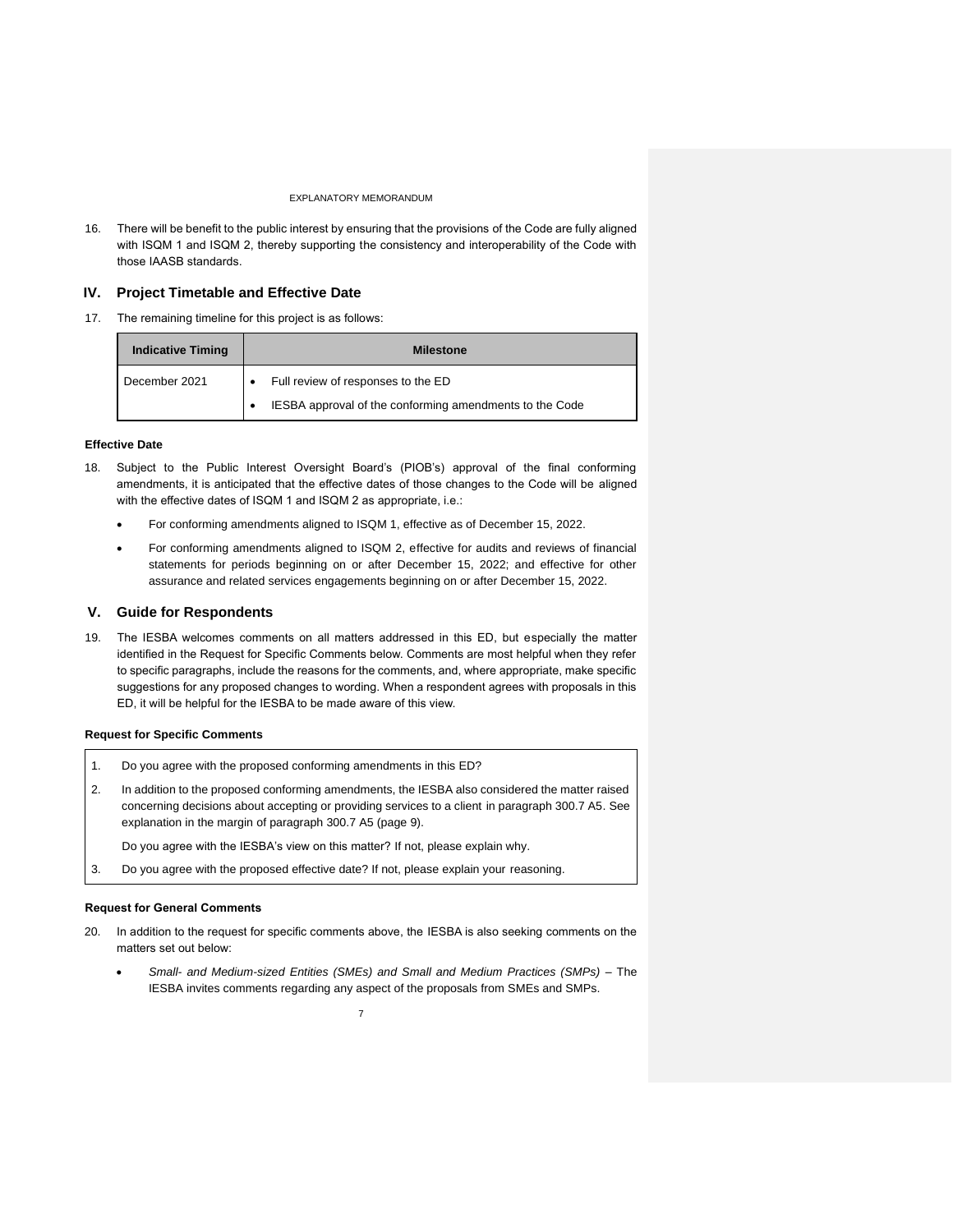- *Regulators and Audit Oversight Bodies –* The IESBA invites comments on the proposals from an enforcement perspective from members of the regulatory and audit oversight communities.
- *Developing Nations –* Recognizing that many developing nations have adopted or are in the process of adopting the Code, the IESBA invites respondents from these nations to comment on the proposals, and in particular on any foreseeable difficulties in applying them in their environment.
- <span id="page-7-0"></span>• *Translations –* Recognizing that many respondents may intend to translate the final changes for adoption in their own environments, the IESBA welcomes comment on potential translation issues respondents may note in reviewing the proposals.

8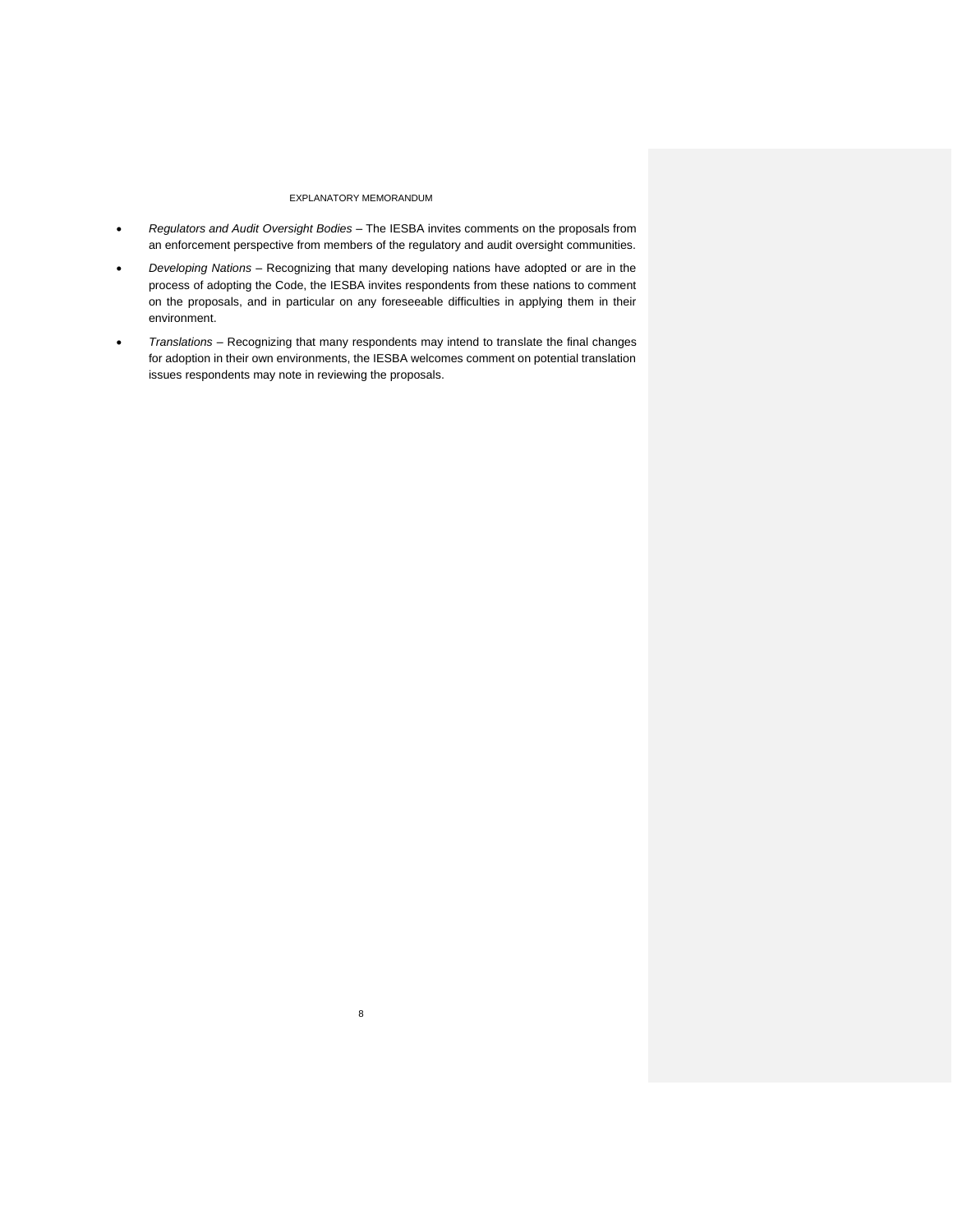# **EXPOSURE DRAFT**

# **(MARK-UP FROM EXTANT CODE)**

## **Proposed Quality Management-related Conforming Amendments**

**to the Code**

# **SECTION 120**

…

### **THE CONCEPTUAL FRAMEWORK**

Considerations for Audits, Reviews and Other Assurance Engagements

120.15 A3 Conditions, policies and procedures described in paragraphs 120.6 A1 and 120.8 A2 that might assist in identifying and evaluating threats to compliance with the fundamental principles might also be factors relevant to identifying and evaluating threats to independence. In the context of audits, reviews and other assurance engagements, the existence of a quality management system designed, and implemented and operated by a firm in accordance with the quality management standards issued by the IAASB is an example of such conditions, policies and procedures.

# **SECTION 300**

# **APPLYING THE CONCEPTUAL FRAMEWORK – PROFESSIONAL ACCOUNTANTS IN PUBLIC PRACTICE**

**…**

#### *The Firm and its Operating Environment*

300.7 A5 A professional accountant's evaluation of the level of a threat might be impacted by the work environment within the accountant's firm and its operating environment. For example:

…

The engagement partner having authority within the firm for decisions concerning compliance with the fundamental principles, including decisions about accepting or providing services to a client.

# **SECTION 320**

## **PROFESSIONAL APPOINTMENTS**

#### **Client and Engagement Acceptance**

*General*

…

- 
- 320.3 A3 A self-interest threat to compliance with the principle of professional competence and due care is created if the engagement team does not possess, or cannot acquire, the

**Commented [A1]:** To align with ISQM 1 wording.

**Commented [A2]:** Question 2 in the Request for Specific Com-<br>ments seeks respondents' comments on the matter below: indents' comments on the matter below

IAASB Staff feedback included a suggestion that the phrase "including decisions about accepting or providing services to a client" be deleted on the ground that this provision implies that the engagement partner makes the decision to accept or continue the client engagement. It was observed that paragraph 30 of ISQM 1 addresses judgments by the firm about whether to accept or continue a client relationship or specific engagement. It was also observed that paragraph 22 of ISA 220 (Revised) requires the engagement partner to determine that the firm's policies or procedures for the acceptance and continuance of client relationships and audit engagements have been followed, and that conclusions reached in this regard are appropriate. As a result, it was argued that the firm makes the decision whether to accept or continue a client relationship or specific engagement and the engagement partner confirms that the firm followed its policies or procedures in this regard.

In deliberating this matter, the IESBA considered that authority and accountability rest with individual professional accountants in public practice (PAPPs) within the firm even though decisions about accepting or providing services to a client are those of the firm. Additionally, in some jurisdictions, engagements are required to be under the names of engagement partners for licensing, regulatory or other reasons.

The IESBA is therefore not proposing any amendment to this provision.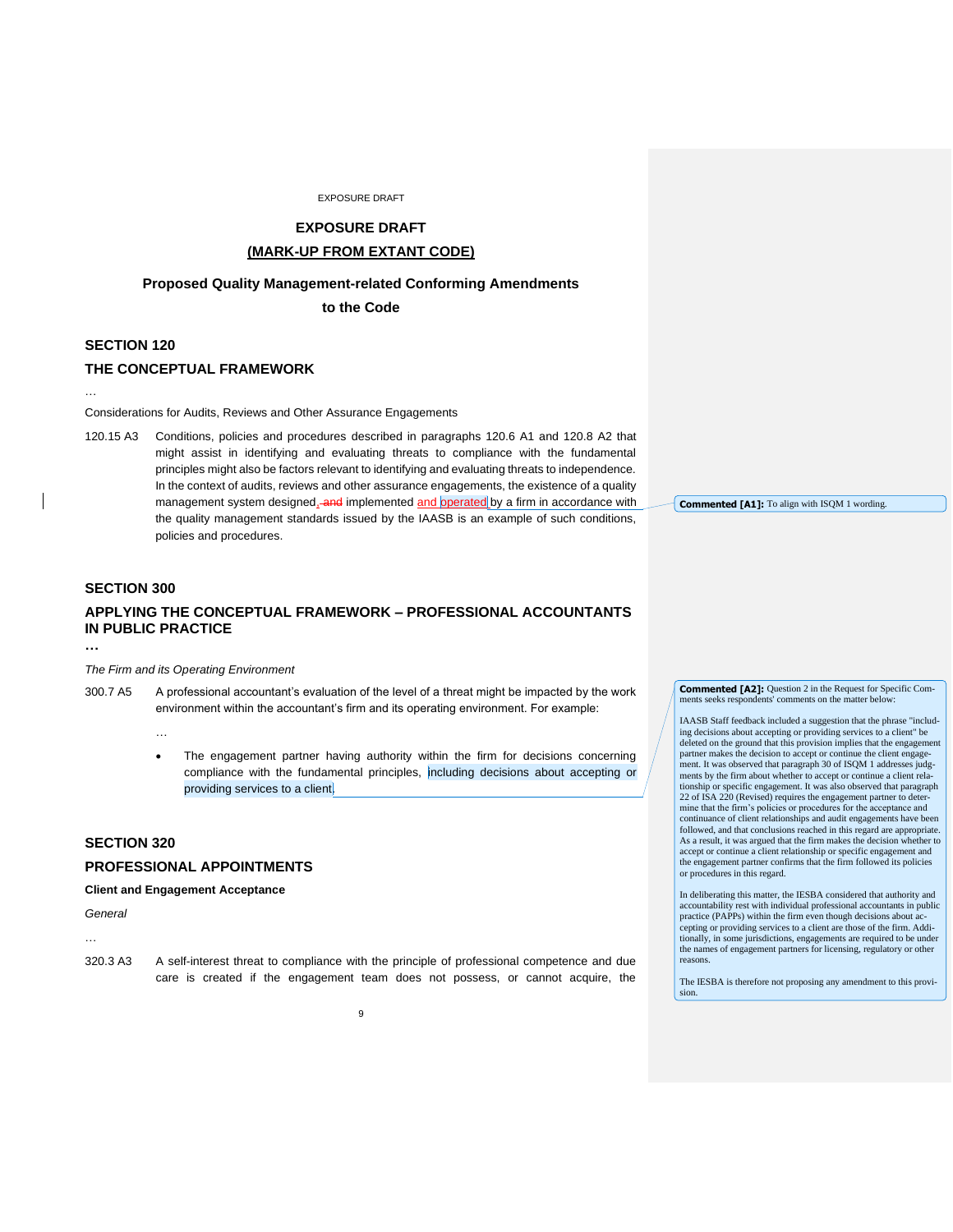competencies to perform the professional services.

320.3 A4 Factors that are relevant in evaluating the level of such a threat include:

- An appropriate understanding of:
	- o The nature of the client's business;
	- o The complexity of its operations;
	- o The requirements of the engagement; and
	- o The purpose, nature and scope of the work to be performed.
- Knowledge of relevant industries or subject matter.
- Experience with relevant regulatory or reporting requirements.
- The existence of quality control policies and procedures designed to provide reasonable accepted only when they can be perfor competently. Whether the firm has implemented policies or procedures, as part of a system of quality management in accordance with ISQM 1, that respond to quality risks relating to the firm's ability to perform the engagement in accordance with professional standards and applicable legal and regulatory requirements.

## **SECTION 330**

## **FEES AND OTHER TYPES OF REMUNERATION**

#### **Contingent Fees**

- 330.4 A1 Contingent fees are used for certain types of non-assurance services. However, contingent fees might create threats to compliance with the fundamental principles, particularly a selfinterest threat to compliance with the principle of objectivity, in certain circumstances.
- 330.4 A2 Factors that are relevant in evaluating the level of such threats include:
	- The nature of the engagement.
	- The range of possible fee amounts.
	- The basis for determining the fee.
	- Disclosure to intended users of the work performed by the professional accountant and the basis of remuneration.
	- eontrol policies and procedures. Whether the firm has implemented policies or procedures, as part of a system of quality management in accordance with ISQM 1, that address threats to compliance with the fundamental principles.
	- Whether an independent third party is to review the outcome or result of the transaction.
	- Whether the level of the fee is set by an independent third party such as a regulatory body.

**Commented [A3]:** The quality objective in para 30(a)(ii) of ISQM 1 deals with the firm's ability to perform the engagement (including the competence/ capabilities of the engagement team).

"The firm's ability to perform the engagement in accordance with professional standards and applicable legal and regulatory require-ments. (Ref: Para. A72)"

ISQM 1 requires the firm to identify quality risks to the achievement of this quality objective and design responses (policies or procedures) to address the quality risks.

In other words, there is a threat to the firm's ability to meet the quality objective when the policies or procedures designed and imple-mented by the firm to meet the quality objective are deficient. So, the threat to assigning individuals lacking the appropriate competence is higher when the policies or procedures designed and implemented by the system of quality management (SOQM) are not effective.

#### **Concept of Reasonable Assurance**

The concept of reasonable assurance at the individual policies or procedures level has been taken out of ISQM 1. This is because the SOQM as a whole provides reasonable assurance that the objectives of the SOQM are achieved (see paragraphs 14 and 15 of ISQM 1). It is expected that the various components of the SOQM operate in an interconnected manner (see paragraph 7 of ISQM 1).

**Commented [A4]:** As per amendment to para 320.3 A4 - Relationship of quality risks, threats and policies or procedures.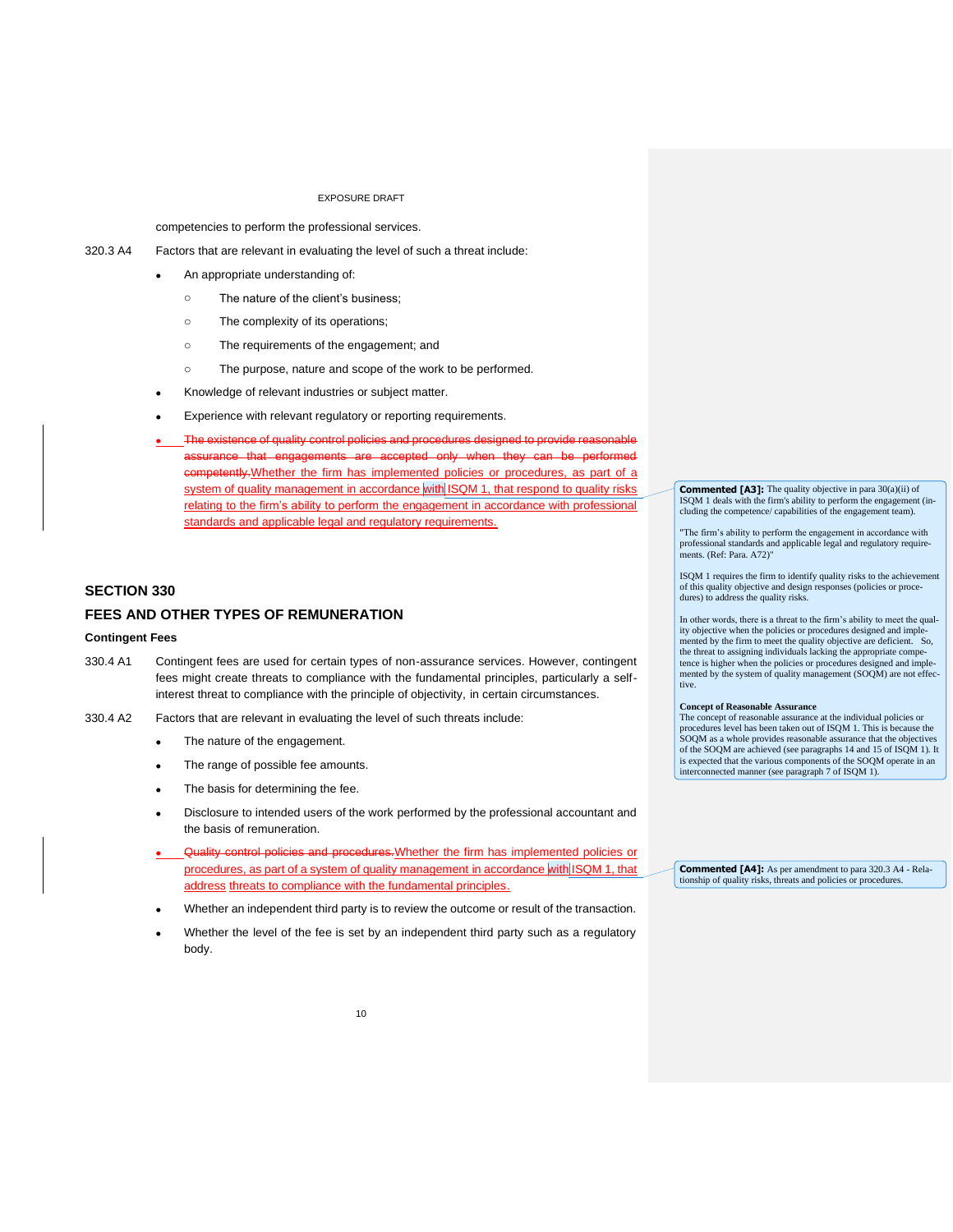# **INTERNATIONAL INDEPENDENCE STANDARDS (PARTS 4A AND 4B)**

# **PART 4A – INDEPENDENCE FOR AUDIT AND REVIEW ENGAGEMENTS**

## **SECTION 400**

# **APPLYING THE CONCEPTUAL FRAMEWORK TO INDEPENDENCE FOR AUDIT AND REVIEW ENGAGEMENTS**

### **Introduction**

# **General**

400.4 **ISQC ISQM** 1 requires a firm to establish policies and procedures designed to design, implement and operate a system of quality management for audits or reviews of financial statements performed by the firm.provide it with reasonable assurance that As part of this system of quality management, ISQM 1 requires the firm to establish quality objectives that address the fulfillment of responsibilities in accordance with relevant ethical requirements, including those related to independence.<sub>7</sub> Under ISQM 1, relevant ethical requirements are those related to the firm, its personnel and, whenre applicable, others subject to the independence requirements to which the firm and the firm's engagements are subject (including the network, network firms, firm personnel individuals in the network or network firms, or service providers), maintain independence where required by relevant eth requirements. ISAs and ISREs establish responsibilities for engagement partners and engagement teams at the level of the engagement for audits and reviews, respectively. The allocation of responsibilities within a firm will depend on its size, structure and organization. Many of the provisions of this Part do not prescribe the specific responsibility of individuals within the firm for actions related to independence, instead referring to "firm" for ease of reference. A Ffirms assigns operational responsibility for compliance with independence requirements to an individual(s) in accordance with  $ISQM$  ISQC 1. In addition, an individual professional accountant remains responsible for compliance with any provisions that apply to that accountant's activities, interests or relationships.

#### **Network Firms**

- **R400.53** When determining whether a network is created by a larger structure of firms and other entities, a firm shall conclude that a network exists when such a larger structure is aimed at co-operation and:
	- **(a)** It is clearly aimed at profit or cost sharing among the entities within the structure. (Ref: Para. 400.53 A2);
	- **(b)** The entities within the structure share common ownership, control or management. (Ref: Para. 400.53 A3);
	- (c) The entities within the structure share common quality management control-policies orand procedures. (Ref: Para. 400.53 A4);
	- **(d)** The entities within the structure share a common business strategy. (Ref: Para. 400.53 A5);
	- **(e)** The entities within the structure share the use of a common brand name. (Ref: Para. 400.53 A6, 400.53 A7); or

**Commented [A5]:** Editorial amendments to align with ISQM 1 wording

**Commented [A6]:** The concept of reasonable assurance at the individual policies or procedures level has been taken out of ISQM 1. This is because the SOQM as a whole provides reasonable assurance that the objectives of the SOQM are achieved (see paragraphs 14 and 15 of ISQM 1). It is expected that the various components of the SOQM operate in an interconnected manner (see paragraph 7 of ISQM 1).

**Commented [A7]:** To align with ISQM 1, para 29(b).

**Commented [A8]:** To make explicit specific reference to the individual(s) responsible for independence as specified in ISQM 1.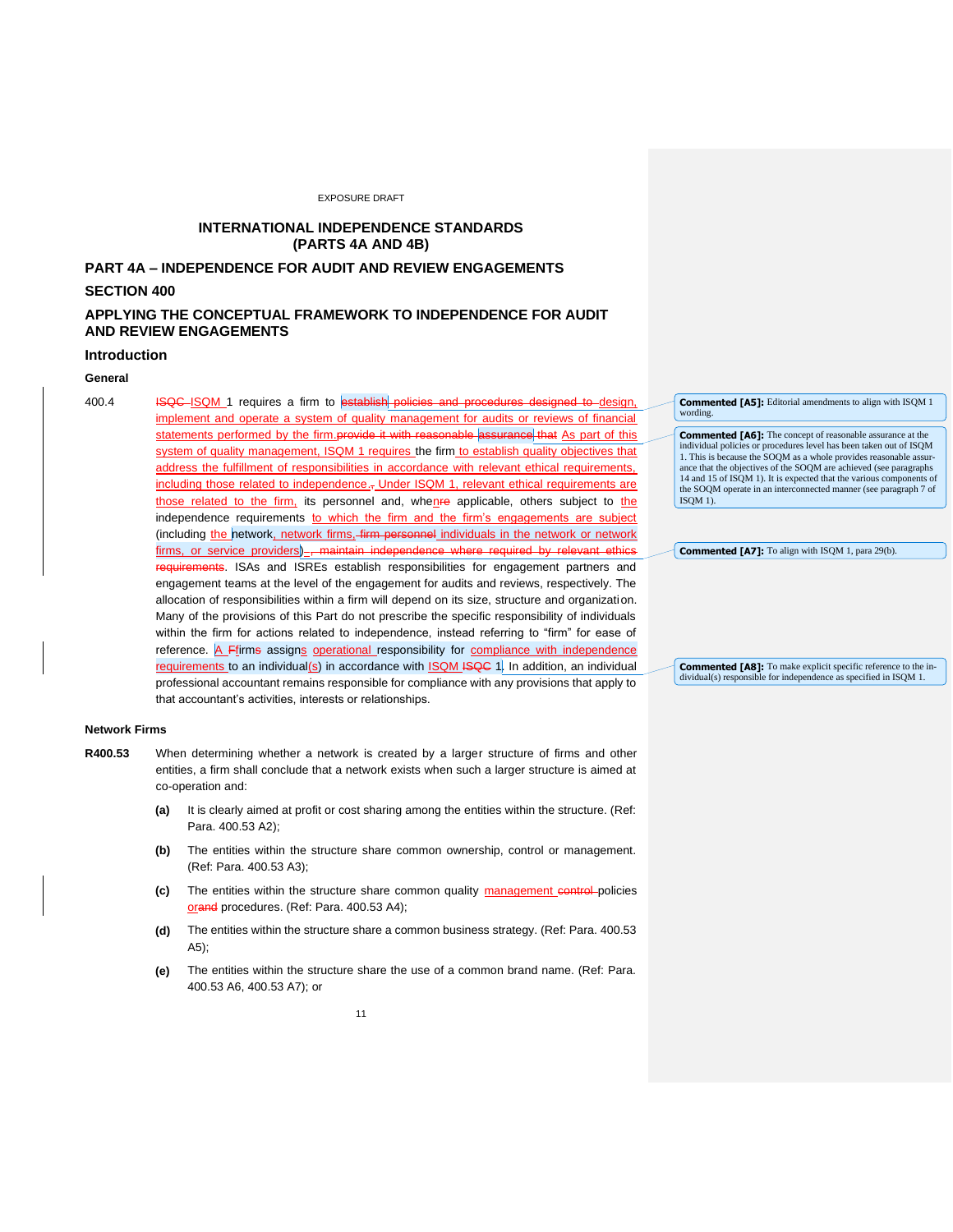|           | <b>EXPOSURE DRAFT</b>                                                                                                                                                                                                                                                                                                                                    |                                                                                                                                          |
|-----------|----------------------------------------------------------------------------------------------------------------------------------------------------------------------------------------------------------------------------------------------------------------------------------------------------------------------------------------------------------|------------------------------------------------------------------------------------------------------------------------------------------|
|           | (f)<br>The entities within the structure share a significant part of professional resources. (Ref:<br>Para 400.53 A8, 400.53 A9).                                                                                                                                                                                                                        |                                                                                                                                          |
|           |                                                                                                                                                                                                                                                                                                                                                          |                                                                                                                                          |
| 400.53 A4 | Common quality controlmanagement policies orand procedures are those designed,<br>implemented and operated monitored across the larger structure. (Ref: Para. R400.53(c)).                                                                                                                                                                               | <b>Commented [A9]:</b> To align with ISQM 1 wording.                                                                                     |
| $\cdots$  |                                                                                                                                                                                                                                                                                                                                                          |                                                                                                                                          |
|           |                                                                                                                                                                                                                                                                                                                                                          |                                                                                                                                          |
|           | Breach of an Independence Provision for Audit and Review Engagements                                                                                                                                                                                                                                                                                     |                                                                                                                                          |
|           | When a Firm Identifies a Breach                                                                                                                                                                                                                                                                                                                          |                                                                                                                                          |
| 400.80 A1 | A breach of a provision of this Part might occur despite the firm having policies and procedures<br>a system of quality management designed to-provide it with reasonable assurance that<br>independence is maintained address and maintain independence. It might be necessary to<br>end the audit engagement because of the breach.                    | <b>Commented [A10]:</b> As above re use of reasonable assurance in<br>the context of a single matter.                                    |
| $\cdots$  |                                                                                                                                                                                                                                                                                                                                                          |                                                                                                                                          |
|           | <b>Mergers and Acquisitions</b>                                                                                                                                                                                                                                                                                                                          |                                                                                                                                          |
|           |                                                                                                                                                                                                                                                                                                                                                          |                                                                                                                                          |
| R400.73   | If, following the discussion set out in paragraph R400.72(b), those charged with governance<br>request the firm to continue as the auditor, the firm shall do so only if:                                                                                                                                                                                |                                                                                                                                          |
|           | The interest or relationship will be ended as soon as reasonably possible but no later<br>(a)<br>than six months after the effective date of the merger or acquisition;                                                                                                                                                                                  |                                                                                                                                          |
|           | Any individual who has such an interest or relationship, including one that has arisen<br>(b)<br>through performing a non-assurance service that would not be permitted by Section<br>600 and its subsections, will not be a member of the engagement team for the audit or<br>the individual responsible for the engagement quality control review; and | <b>Commented [A11]:</b> Amendment to align with changes in termi-                                                                        |
|           | Transitional measures will be applied, as necessary, and discussed with those charged<br>(c)<br>with governance.                                                                                                                                                                                                                                         | nology in ISQM 1 and ISQM 2.                                                                                                             |
| 400.73 A1 | Examples of such transitional measures include:                                                                                                                                                                                                                                                                                                          |                                                                                                                                          |
|           | Having a professional accountant review the audit or non-assurance work as<br>appropriate.                                                                                                                                                                                                                                                               |                                                                                                                                          |
|           | Having a professional accountant, who is not a member of the firm expressing the<br>opinion on the financial statements, perform a review that is consistent with the objective<br>of an engagement quality control-review.                                                                                                                              | <b>Commented [A12]:</b> To be consistent with wording in paragraph<br>R410.18 of the revised Fees provisions of the Code issued in April |
|           | Engaging another firm to evaluate the results of the non-assurance service or having<br>another firm re-perform the non-assurance service to the extent necessary to enable the<br>other firm to take responsibility for the service.                                                                                                                    | 2021.                                                                                                                                    |
|           | 12                                                                                                                                                                                                                                                                                                                                                       |                                                                                                                                          |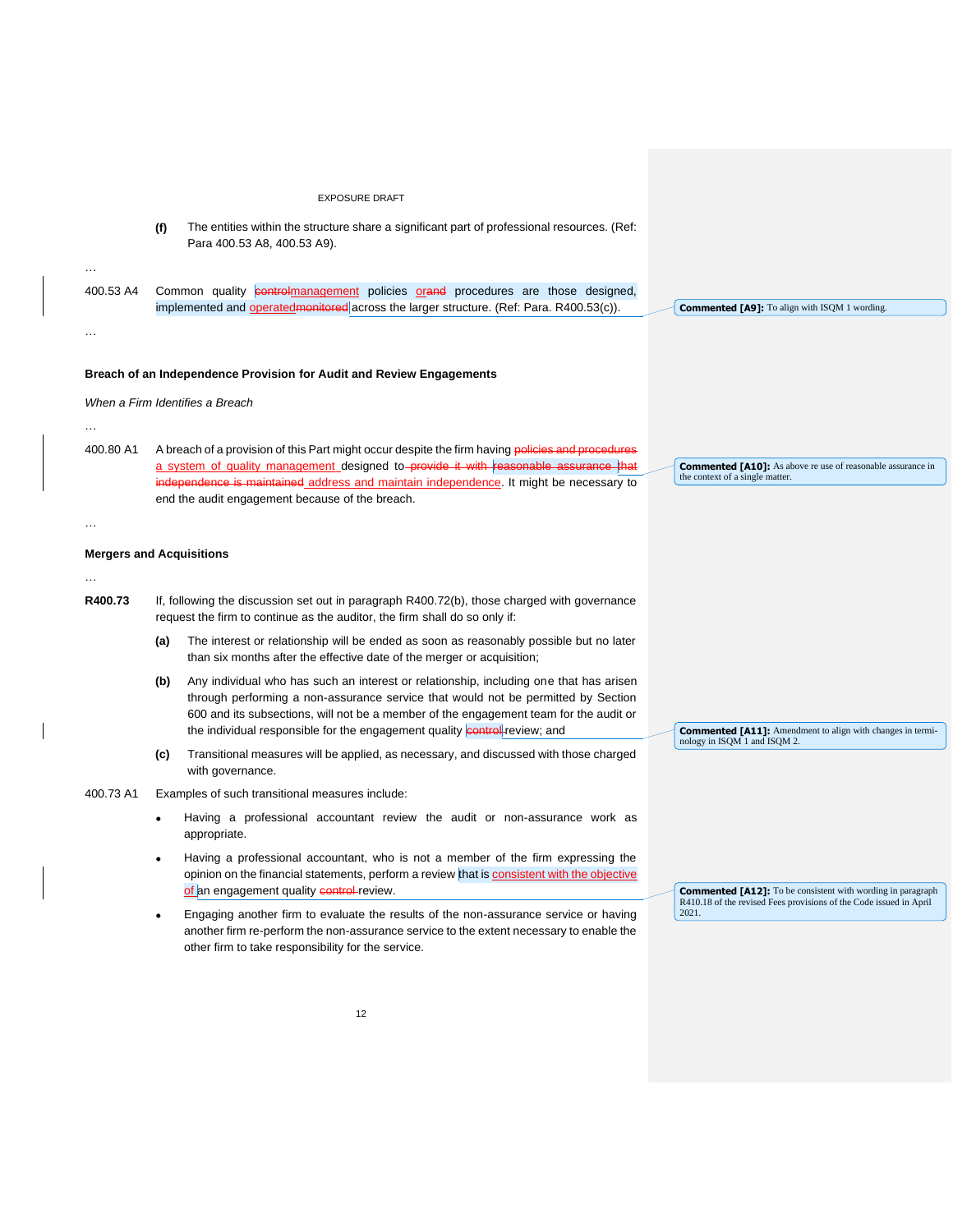# **SECTION 410 (REVISED)**

#### **FEES**

## **Requirements and Application Material**

**…**

410.4 A4 The conditions, policies and procedures described in paragraph 120.15 A3 (particularly the existence of a quality management system designed, and implemented and operated by the firm in accordance with the quality management standards issued by the IAASB) might also impact the evaluation of whether the threats to independence are at an acceptable level.

**SECTION 540**

# **LONG ASSOCIATION OF PERSONNEL (INCLUDING PARTNER ROTATION) WITH AN AUDIT CLIENT**

## **Requirements and Application Material**

…

Service in a combination of key audit partner roles

…

**R540.15** Subject to paragraph R540.16(a), if the individual acted in a combination of key audit partner roles and served as the key audit partner responsible for the engagement quality control review for four or more cumulative years, the cooling-off period shall be three consecutive years.

*[Note: Conforming amendments were made to paragraphs R540.5(b) and R540.12 to replace the terms "engagement quality control review" with "engagement quality review" as part of the finalization of the [EQR](https://www.ifac.org/system/files/publications/files/Final-Pronouncement-Objectivity-of-Engagement-Quality-Reviewer-and-Other-Appropriate-Reviewers.pdf)  [revisions.](https://www.ifac.org/system/files/publications/files/Final-Pronouncement-Objectivity-of-Engagement-Quality-Reviewer-and-Other-Appropriate-Reviewers.pdf)]*

- **R540.16** If an individual has acted in a combination of engagement partner and engagement quality control reviewer roles for four or more cumulative years during the time-on period, the coolingoff period shall:
	- **(a)** As an exception to paragraph R540.15, be five consecutive years where the individual has been the engagement partner for three or more years; or
	- **(b)** Be three consecutive years in the case of any other combination.

**Commented [A13]:** To align with ISQM 1 wording.

**Commented [A14]:** Amendment to align with changes in terminology in ISQM 1 and ISQM 2.

**Commented [A15]:** Amendment to align with changes in terminology in ISQM 1 and ISQM 2.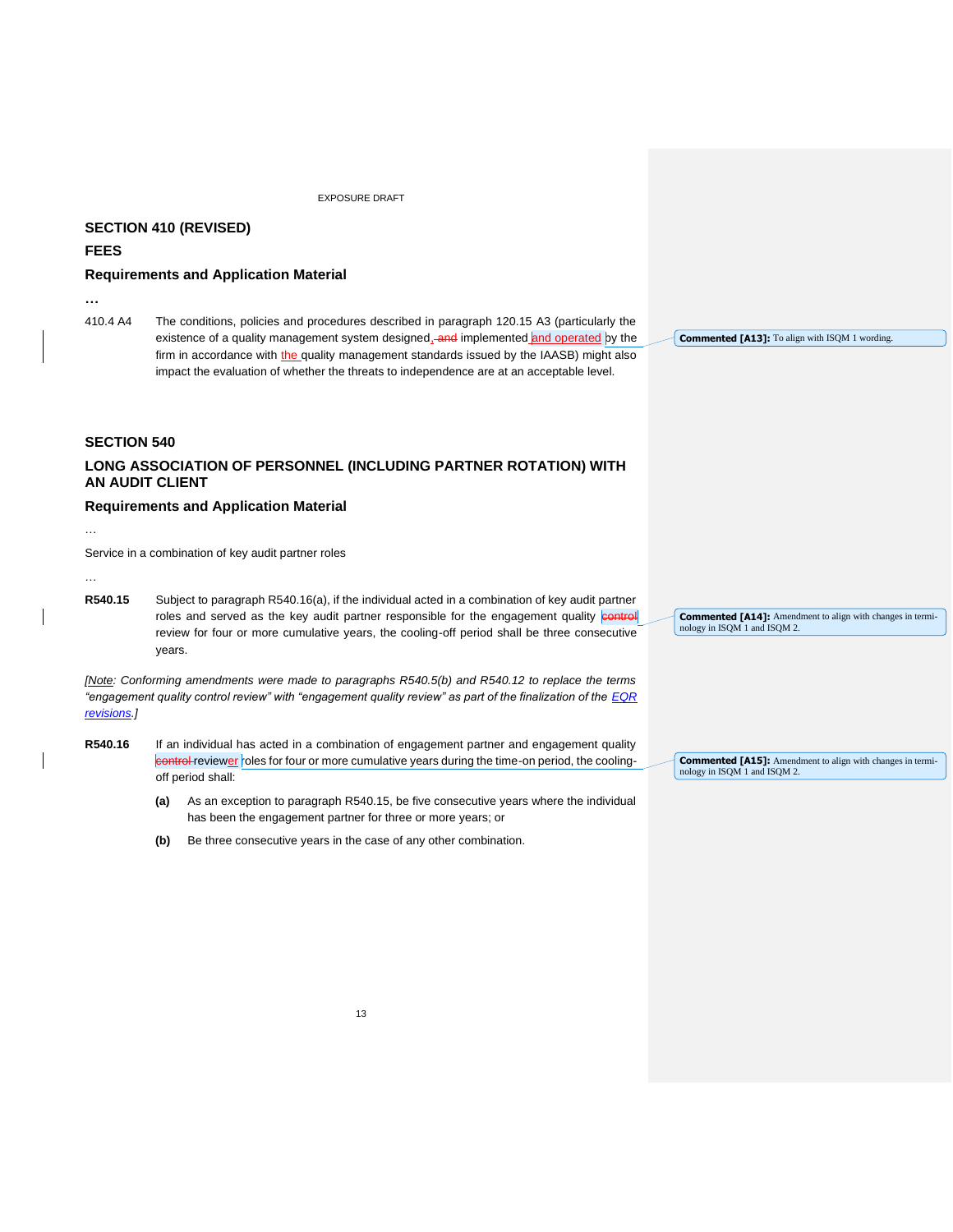# **PART 4B (REVISED) – INDEPENDENCE FOR ASSURANCE ENGAGEMENTS OTHER THAN AUDIT AND REVIEW ENGAGEMENTS**

# **SECTION 900**

# **APPLYING THE CONCEPTUAL FRAMEWORK TO INDEPENDENCE FOR ASSURANCE ENGAGEMENTS OTHER THAN AUDIT AND REVIEW ENGAGEMENTS**

# **Introduction**

## **General**

900.3 ISQMC 1 requires a firm to establish policies and procedures designed to design, implement and operate a system of quality management for assurance engagements performed by the firm.provide it with reasonable assurance that the firm, its personnel and, where applicable, others subject to independence requirements maintain independence where required by relevant ethics standards*.* As part of this system of quality management, ISQM 1 requires the firm to establish quality objectives that address the fulfillment of responsibilities in accordance with relevant ethical requirements, including those related to independence. Under ISQM 1, relevant ethical requirements are those related to the firm, its personnel and, when applicable, others subject to the independence requirements to which the firm and the firm's engagements are subject (including the network, network firms, individuals in the network or network firms, or service providers). In addition, ISAEs and ISAs establish responsibilities for engagement partners and engagement teams at the level of the engagement. The allocation of responsibilities within a firm will depend on its size, structure and organization. Many of the provisions of Part 4B do not prescribe the specific responsibility of individuals within the firm for actions related to independence, instead referring to "firm" for ease of reference. A Ffirms assigns operational responsibility for compliance with independence requirements a particular action to an individual<u>(s)</u> o<del>r a group of individuals (such as an assurance team) i</del>n accordance with ISQMC 1. Additionally, an individual professional accountant remains responsible for compliance with any provisions that apply to that accountant's activities, interests or relationships.

**Commented [A16]:** Wording changes to align with corresponding changes to para 400.4.

**Commented [A17]:** To make explicit specific reference to the individual(s) responsible for independence as specified in ISQM 1.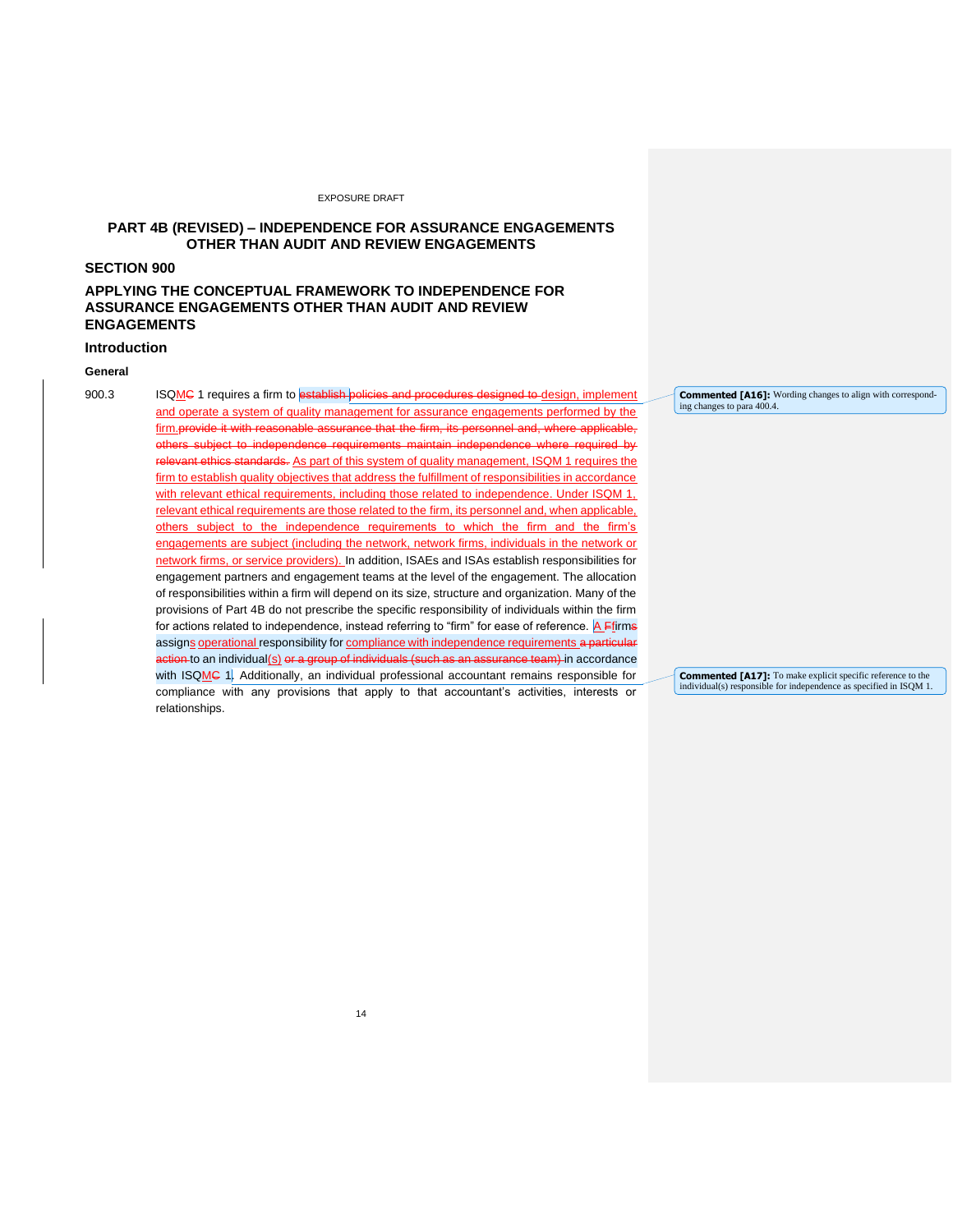## **GLOSSARY, INCLUDING LISTS OF ABBREVIATIONS**

Engagement quality control review designed to provide an objective evaluation, on or before the report is **Eued, An objective evaluation of the significant judgments made by the engagement** team made and the conclusions it reached in formulating the thereon, performed by the engagement quality reviewer and completed on or before the date of the engagement report. Engagement quality reviewer A partner, other individual in the firm, or an external individual, appointed by the firm to perform the engagement quality review. Key audit partner The engagement partner, the individual responsible for the engagement quality control review, and other audit partners, if any, on the engagement team who make key decisions or judgments on significant matters with respect to the audit of the financial statements on which the firm will express an opinion. Depending upon the circumstances and the role of the individuals on the audit, "other audit partners" might include, for example, audit partners responsible for significant subsidiaries or divisions. Network A larger structure: (a) That is aimed at co-operation; and (b) That is clearly aimed at profit or cost sharing or shares common ownership, control or management, common quality controlmanagement policies andor procedures, common business strategy, the use of a common brand-name, or **Commented [A18]:** Changes to align with revised definition in ISQM 1. **Commented [A19]:** From ISQM 1; also set out in para 325.5 A2 of new EQR Objectivity pronouncement. **Commented [A20]:** Amendment to align with changes in termi-nology in ISQM 1 and ISQM 2. **Commented [A21]:** To align with para R400.53 above

a significant part of professional resources.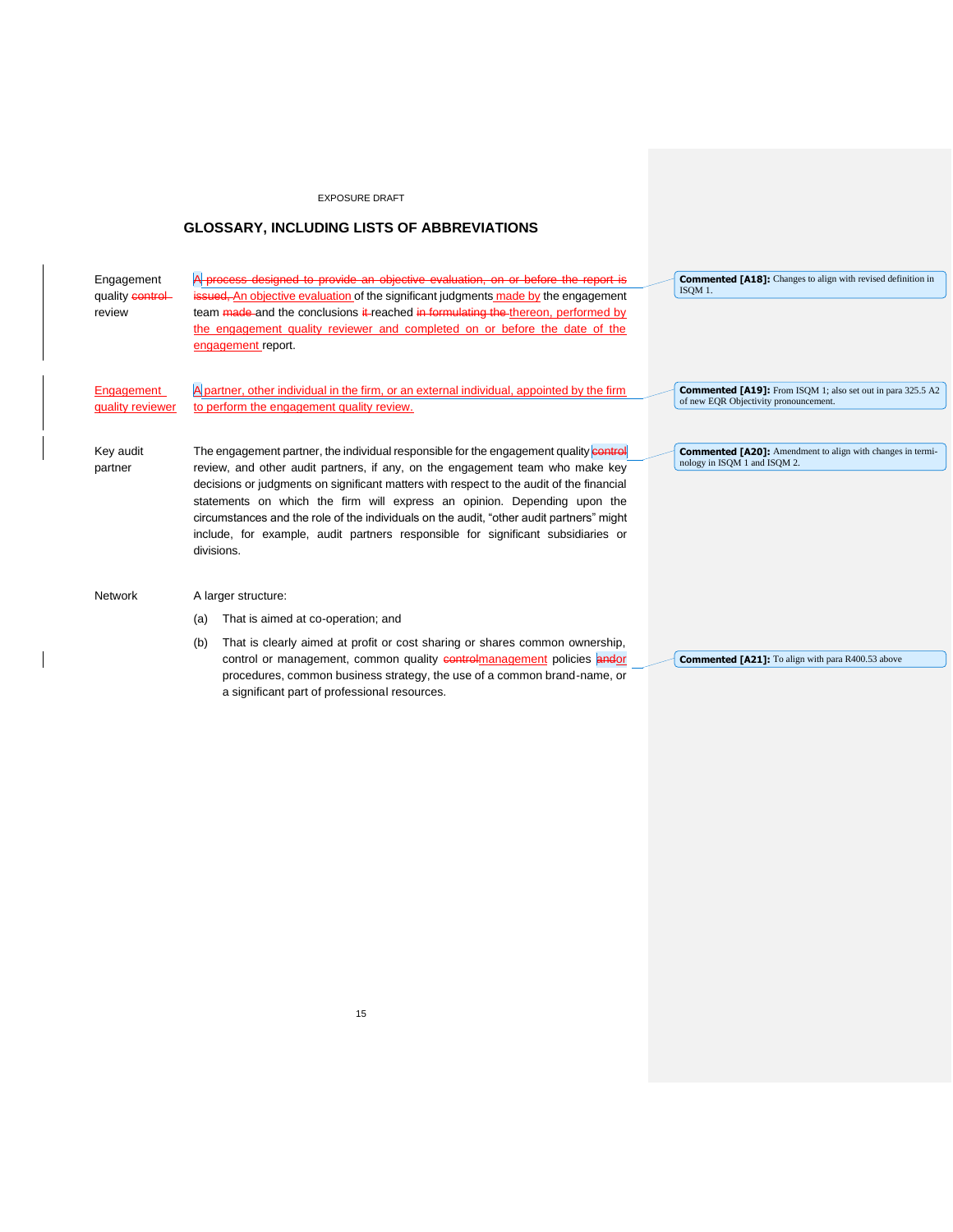# **LISTS OF ABBREVIATIONS AND STANDARDS REFERRED TO IN THE CODE LIST OF ABBREVIATIONS**

| Abbreviation           | <b>Explanation</b>                                               |
|------------------------|------------------------------------------------------------------|
| Assurance<br>Framework | International Framework for Assurance Engagements                |
| COSO                   | Committee of Sponsoring Organizations of the Treadway Commission |
| CoCo                   | Chartered Professional Accountants of Canada Criteria of Control |
| <b>IAASB</b>           | International Auditing and Assurance Standards Board             |
| <b>IESBA</b>           | International Ethics Standards Board for Accountants             |
| <b>IFAC</b>            | International Federation of Accountants                          |
| <b>ISAs</b>            | International Standards on Auditing                              |
| <b>ISAEs</b>           | International Standards on Assurance Engagements                 |
| <b>ISQMCs</b>          | International Standards on Quality ManagementControl             |
| <b>ISREs</b>           | International Standards on Review Engagements                    |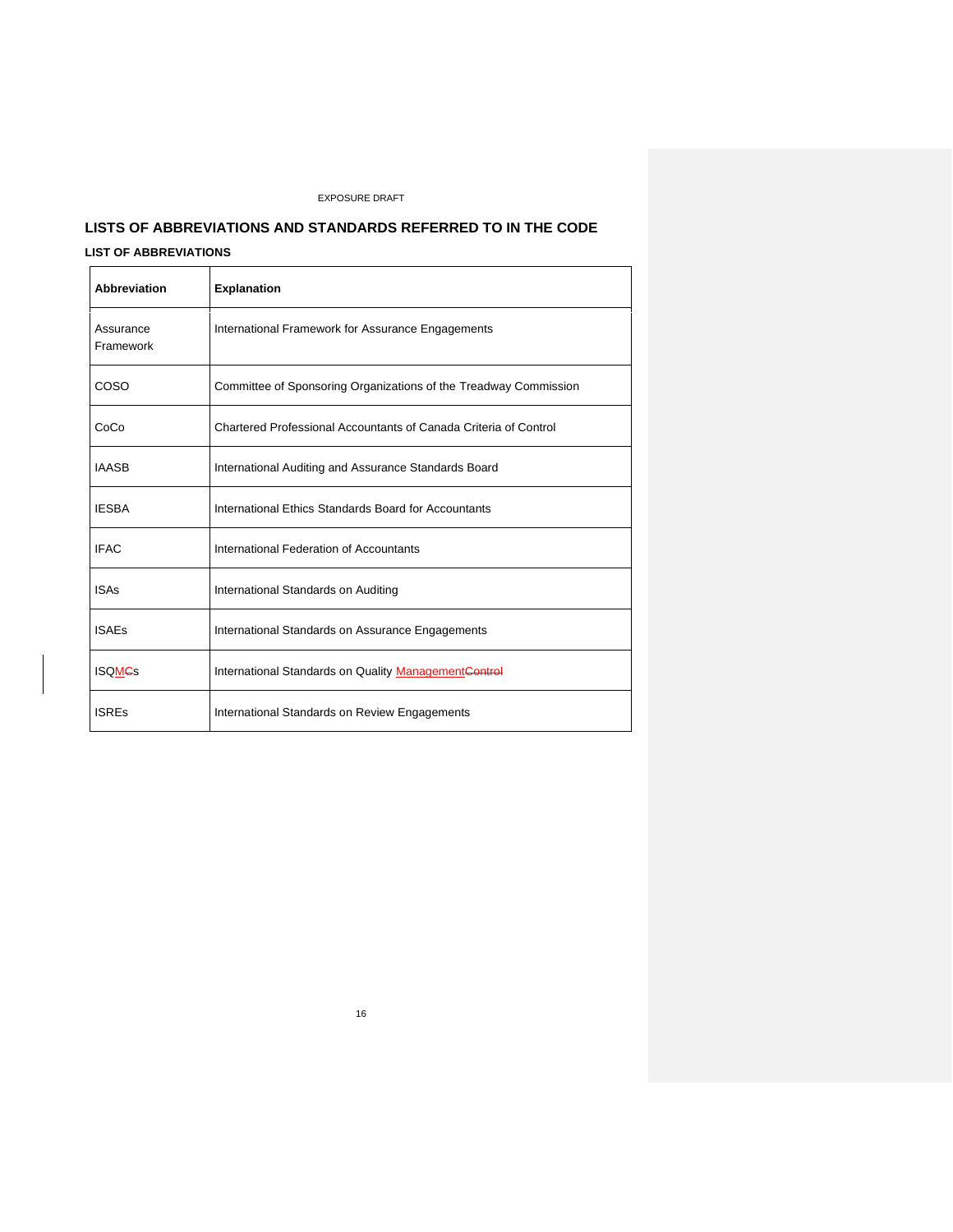# **LIST OF STANDARDS REFERRED TO IN THE CODE**

| <b>Standard</b>               | <b>Full Title</b>                                                                                                                                                 |
|-------------------------------|-------------------------------------------------------------------------------------------------------------------------------------------------------------------|
| <b>ISA 320</b>                | Materiality In Planning and Performing an Audit                                                                                                                   |
| ISA 610 (Revised<br>2013)     | Using the Work of Internal Auditors                                                                                                                               |
| <b>ISAE 3000</b><br>(Revised) | Assurance Engagements Other than Audits or Reviews of Historical Financial<br>Information                                                                         |
| <b>ISQMC1</b>                 | Quality Control Management for Firms that Perform Audits and or Reviews of<br>Financial Statements, and or Other Assurance and or Related Services<br>Engagements |
| <b>ISQM2</b>                  | <b>Engagement Quality Reviews</b>                                                                                                                                 |
| <b>ISRE 2400</b><br>(Revised) | <b>Engagements to Review Historical Financial Statements</b>                                                                                                      |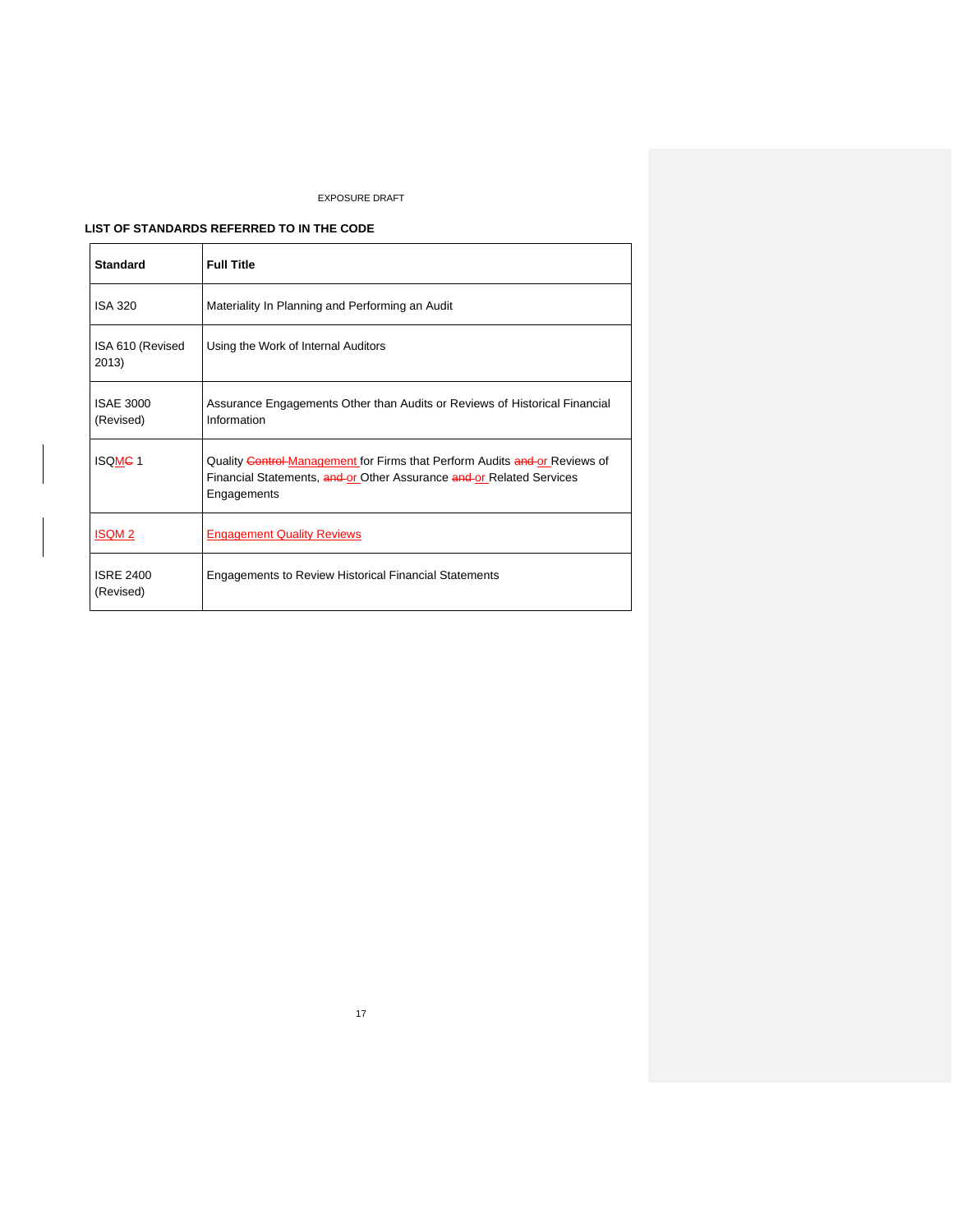COPYRIGHT, TRADEMARK, AND PERMISSIONS INFORMATION

<span id="page-17-0"></span>The *International Code of Ethics for Professional Accountants (including International Independence Standards)*, Exposure Drafts, Consultation Papers, and other IESBA publications are published by, and copyright of, IFAC.

The IESBA and IFAC do not accept responsibility for loss caused to any person who acts or refrains from acting in reliance on the material in this publication, whether such loss is caused by negligence or otherwise.

The 'International Ethics Standards Board for Accountants', '*International Code of Ethics for Professional Accountants (including International Independence Standards)*', 'International Federation of Accountants', 'IESBA', 'IFAC', the IESBA logo, and IFAC logo are trademarks of IFAC, or registered trademarks and service marks of IFAC in the US and other countries.

Copyright © August 2021 by the International Federation of Accountants (IFAC). All rights reserved. Permission is granted to make copies of this work to achieve maximum exposure and feedback provided that each copy bears the following credit line: "*Copyright © August 2021 by the International Federation of Accountants (IFAC). All rights reserved. Used with permission of IFAC. Permission is granted to make copies of this work to achieve maximum exposure and feedback*."

Published by: